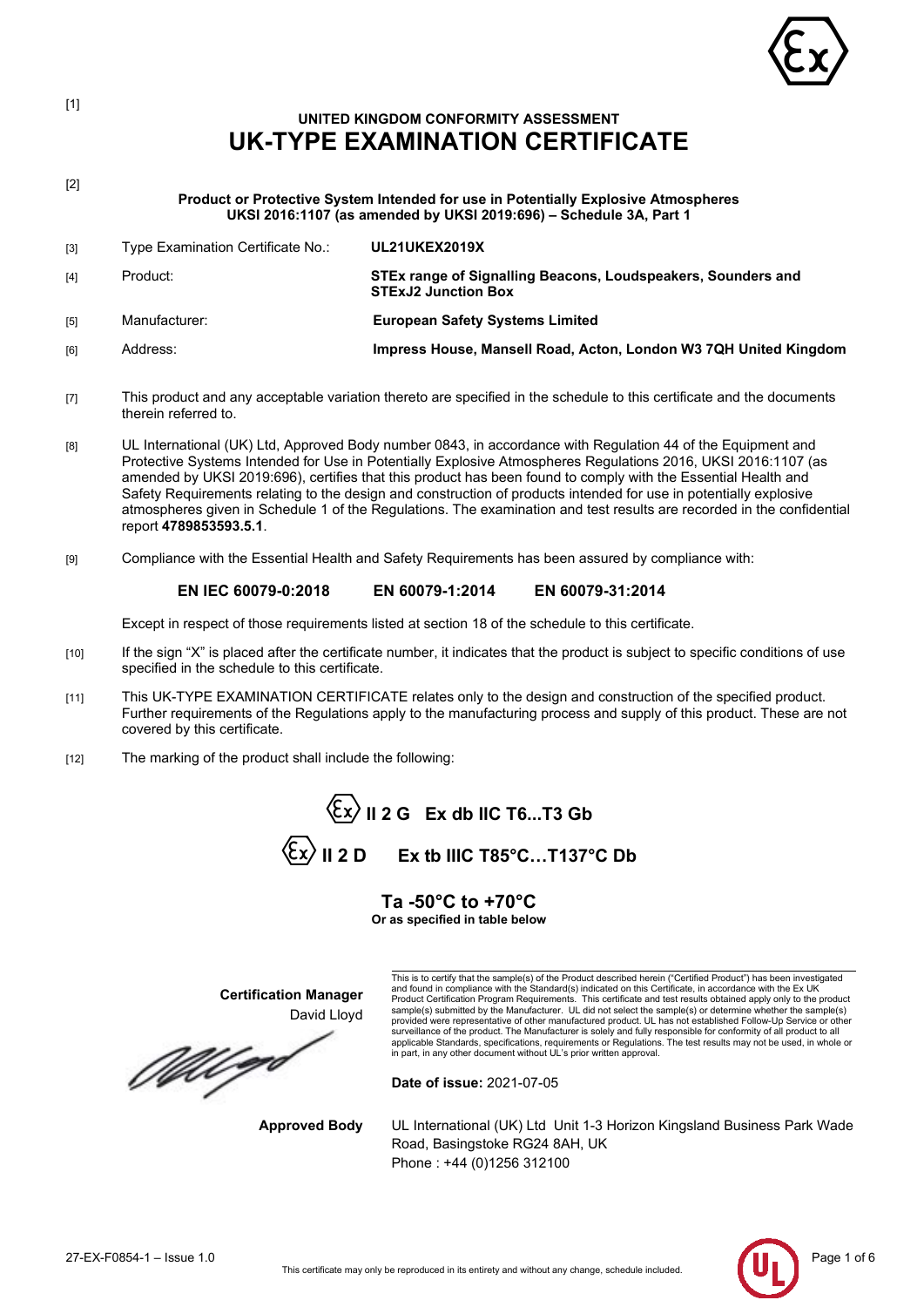## [15] Description of Product

The STExS1, STExS2, STExL1 and STExL2 series products are a range of Sounders and Loudspeakers housed in the same Flameproof / Dust protected, stainless steel enclosure; that are intended to be used as audible warning / signalling devices. The enclosure is accessible via a threaded cover, the opposite end of the enclosure is fitted with pressed wire breathing element incorporating a cemented joint with enclosure. The STExS1 Sounders and STExL1 Loudspeaker models are fitted with a plastic horn that has a short flare whereas the STExS2 Sounders and STExL2 Loudspeaker models are fitted with plastic horn having a longer flare. Alternatively, all Sounders and Loudspeakers maybe fitted with a radial horn. The horns are secured to the end of the enclosure with fasteners.

The STExB2 series products are a range of Electronic Strobe, LED or Rotating Beacons housed in the same Flameproof / Dust protected, stainless steel enclosure; intended to be used as visual warning / signalling devices. The enclosure is accessible via a threaded cover which incorporates a glass dome, the glass dome is cemented into the cover. The glass dome is protected with a stainless steel wire guard which provides for a reduced risk of impact, a plastic lens cover can optionally be fitted over the glass dome without affecting the concept of protection.

The STExC1 series products are a range of combined Sounder with Strobe Beacon housed in the same Flameproof / Dust protected, stainless steel enclosure; intended to be used as audible and visual warning / signalling devices. The enclosure is accessible via a threaded cover which incorporates a glass dome, the glass dome is cemented into the cover. The glass dome is fitted with a stainless steel wire guard which provides for a reduced risk of impact, a plastic lens cover can optionally be fitted over the glass dome without affecting the concept of protection. The opposite end of the enclosure is fitted with pressed wire breathing element incorporating a cemented joint with enclosure, a two piece plastic cover (small horn or radial horn) is fitted over breathing element and secured to the enclosure with fasteners.

Model STExJ2 is a Junction Box which is based on the STExB2 Series Beacon enclosure, the junction box is closed with a single piece stainless steel threaded cover.

All four types of enclosure utilise threaded covers, the specified ingress protection rating is not reliant on the use of an elastomeric O-ring, although one may be fitted.

### Loudspeakers and Sounders

STExL1R008, STExL1R016, STExL1V070, STExL1V100, STExL2R008, STExL2R016, STExL2V070, STExL2V100. STExS1DC024, STExS1AC230, STExS2DC024, STExS2AC230.

Sounder Beacons STExC1X05DC012, STExC1X05DC024, STExC1X05DC048, STExC1X05AC230.

## Large Xenon Strobe Beacons and Rotating Halogen Beacons

STExB2X05DC012, STExB2X05DC024, STExB2X05DC024-SIL, STExB2X05DC048, STExB2X05AC115, STExB2X05AC230, STExB2X10DC024, STExB2X10DC024-SIL, STExB2X10DC048, STExB2X10AC115, STExB2X10AC230, STExB2X15DC024, STExB2X15DC024-SIL, STExB2X15DC048, STExB2X15AC115, STExB2X15AC230, STExB2X21DC024, STExB2X21DC048, STExB2X21AC115, STExB21AC230

STExB2RT1DC012, STExB2RT1DC024, STExB2RT1AC115, STExB2RT1AC230

Large LED Beacons STExB2LD2DC024, STExB2LD2AC115, STExB2LD2AC230

Large Junction Box STExJ<sub>2</sub>

### Performance testing

The optical radiation output of the product with respect to explosion protection, according to Annex II clause 1.3.1 of the Directive 2014/34/EU is not covered in this certificate.

### Temperature range

|                         | Description                     | <b>Rated Voltage</b><br>Range | Rated<br>Current<br>(mA) | IP<br>Rating | T Class @ Ambient temperature °C (-50°C to +70°C<br>$Max.$ ) |                |    |                |                          |                |                |                  |
|-------------------------|---------------------------------|-------------------------------|--------------------------|--------------|--------------------------------------------------------------|----------------|----|----------------|--------------------------|----------------|----------------|------------------|
| <b>Type Designation</b> |                                 |                               |                          |              | (Gas)                                                        |                |    |                |                          |                | (Dust)         |                  |
|                         |                                 |                               |                          |              | 40                                                           | 45             | 50 | 55             | 60                       | 65             | 70             | 70               |
| STExS1DC024             | 15W Sounder<br>(Small Horn )    | $10-30Vdc$                    | 217                      | <b>IP66</b>  |                                                              |                |    |                | $\overline{\phantom{a}}$ | T <sub>6</sub> | T <sub>5</sub> | T85              |
| STExS1AC230             | 15W Sounder<br>(Small Horn)     | 110-240Vac.<br>50/60Hz        | 77/53                    | <b>IP66</b>  |                                                              |                |    | ۰              | $\overline{\phantom{a}}$ | T <sub>6</sub> | T <sub>5</sub> | T85              |
| STExS2DC024             | 25W Sounder<br>(Large Horn)     | 10-30Vdc                      | 924                      | IP66         |                                                              | T <sub>6</sub> |    | ۰              | T <sub>5</sub>           |                | T <sub>4</sub> | T <sub>105</sub> |
| STExS2AC230             | 25W Sounder<br>(Large Horn)     | 110-240Vac.<br>50/60Hz        | 268/<br>159              | <b>IP66</b>  |                                                              | T <sub>6</sub> |    | ۰              | T <sub>5</sub>           |                | T <sub>4</sub> | T <sub>105</sub> |
| STExL1R008              | 15W Loudspeaker<br>(Small Horn) | 10.95V                        | $\blacksquare$           | <b>IP66</b>  |                                                              |                |    | T <sub>6</sub> | $\overline{\phantom{a}}$ |                | T <sub>5</sub> | T95              |
| STExL1R016              | 15W Loudspeaker<br>(Small Horn) | 15.49V                        | $\overline{\phantom{a}}$ | <b>IP66</b>  |                                                              |                |    | T <sub>6</sub> | $\overline{\phantom{a}}$ |                | T <sub>5</sub> | T95              |
| STExL1V070              | 15W Loudspeaker<br>(Small Horn) | 70V                           | $\overline{\phantom{a}}$ | IP66         |                                                              |                |    | T <sub>6</sub> | $\overline{\phantom{a}}$ |                | T <sub>5</sub> | T95              |
| STExL1V100              | 15W Loudspeaker                 | 100V                          | $\overline{\phantom{a}}$ | <b>IP66</b>  |                                                              |                |    | T <sub>6</sub> | $\overline{\phantom{a}}$ |                | T <sub>5</sub> | T95              |

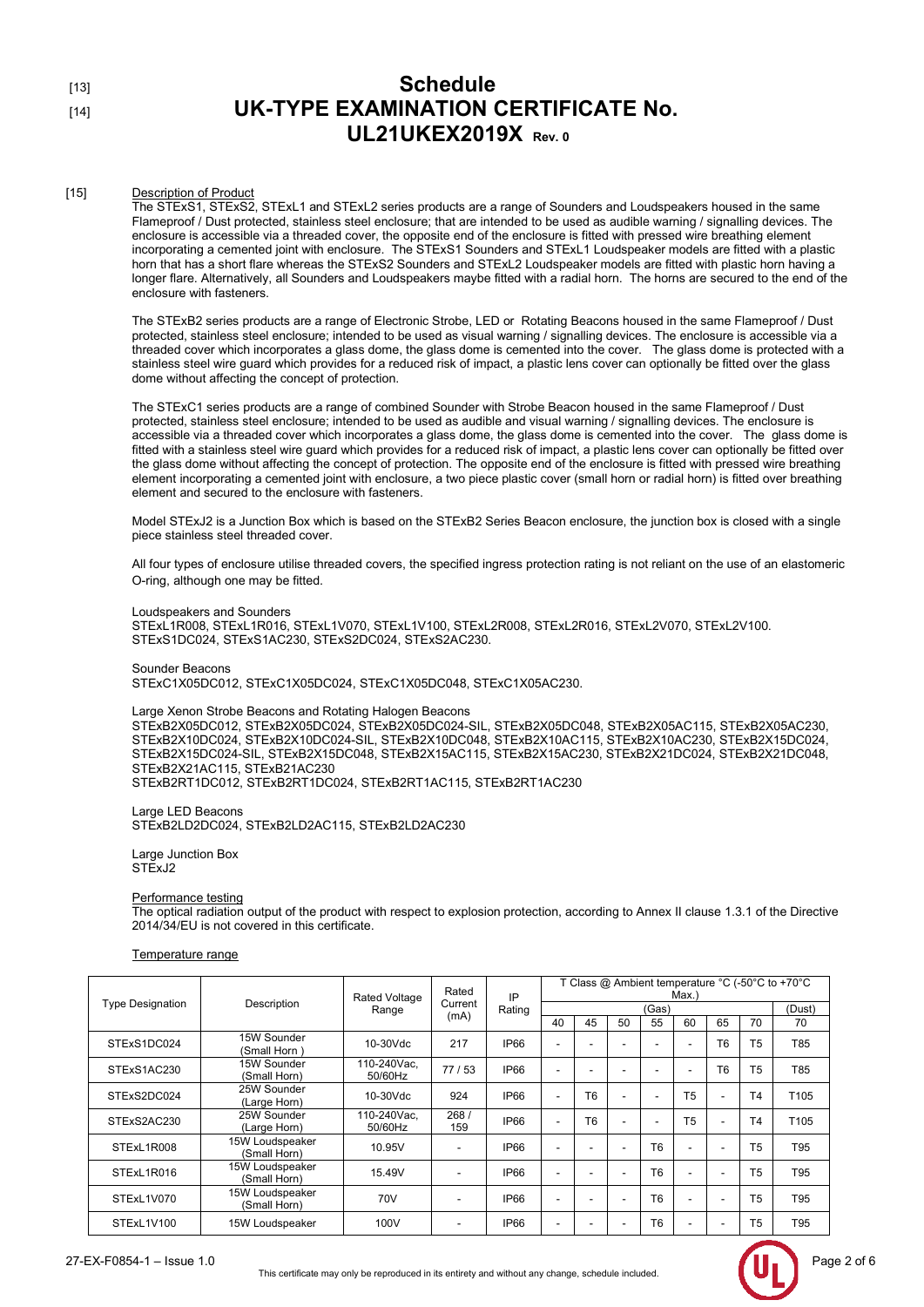|                         |                                   |                               | Rated                    | IP     | T Class @ Ambient temperature °C (-50°C to +70°C<br>Max.) |                          |                          |                |                          |                          |                          |                                    |
|-------------------------|-----------------------------------|-------------------------------|--------------------------|--------|-----------------------------------------------------------|--------------------------|--------------------------|----------------|--------------------------|--------------------------|--------------------------|------------------------------------|
| <b>Type Designation</b> | Description                       | <b>Rated Voltage</b><br>Range | Current<br>(mA)          | Rating | (Gas)                                                     |                          |                          |                |                          | (Dust)                   |                          |                                    |
|                         | (Small Horn)                      |                               |                          |        | 40                                                        | 45                       | 50                       | 55             | 60                       | 65                       | 70                       | 70                                 |
| STExL2R008              | 25W Loudspeaker                   | 14.14V                        |                          | IP66   |                                                           | T <sub>6</sub>           |                          | ÷,             | T <sub>5</sub>           |                          | T <sub>4</sub>           | T <sub>105</sub>                   |
|                         | (Large Horn)<br>25W Loudspeaker   | 20.00V                        |                          | IP66   |                                                           | T <sub>6</sub>           |                          |                | T <sub>5</sub>           |                          | T <sub>4</sub>           | T <sub>105</sub>                   |
| STExL2R016              | (Large Horn)<br>25W Loudspeaker   |                               |                          |        |                                                           |                          |                          |                |                          |                          |                          |                                    |
| STExL2V070              | (Large Horn)<br>25W Loudspeaker   | 70V                           | $\overline{\phantom{a}}$ | IP66   |                                                           | T <sub>6</sub>           | $\overline{a}$           | L.             | T5                       | $\blacksquare$           | T <sub>4</sub>           | T105                               |
| STExL2V100              | (Large Horn)<br>Combined Sounder/ | 100V                          | $\overline{a}$           | IP66   | L.                                                        | T <sub>6</sub>           | $\blacksquare$           | $\blacksquare$ | T <sub>5</sub>           | $\overline{\phantom{a}}$ | T <sub>4</sub>           | T105                               |
| STExC1X05DC012          | Xenon Strobe                      | 10-14Vdc                      | 944                      | IP66   | T <sub>6</sub>                                            |                          | $\overline{\phantom{a}}$ | T <sub>5</sub> |                          | $\overline{a}$           | T <sub>4</sub>           | T110                               |
| STExC1X05DC024          | Combined Sounder/<br>Xenon Strobe | 20-28Vdc                      | 540                      | IP66   | T <sub>6</sub>                                            |                          | $\overline{a}$           | T <sub>5</sub> |                          |                          | T <sub>4</sub>           | T110                               |
| STExC1X05DC048          | Combined Sounder/<br>Xenon Strobe | 42-54Vdc                      | 332                      | IP66   | T <sub>6</sub>                                            | $\overline{a}$           |                          | T <sub>5</sub> | $\overline{a}$           |                          | T <sub>4</sub>           | T110                               |
| STExC1X05AC230          | Combined Sounder/<br>Xenon Strobe | 220-240Vac<br>50/60Hz         | 132                      | IP66   | T <sub>6</sub>                                            | $\overline{a}$           | $\overline{\phantom{a}}$ | T5             | $\blacksquare$           | $\frac{1}{2}$            | T <sub>4</sub>           | T110                               |
| STExB2X05DC012          | 5J Xenon Strobe 12Vdc             | 10-14Vdc                      | 585                      | IP6X   |                                                           |                          |                          | T <sub>6</sub> |                          |                          | T <sub>5</sub>           | T92                                |
| STExB2X05DC024          | 5J Xenon Strobe 24Vdc             | 20-28Vdc                      | 295                      | IP6X   | ÷,                                                        | L.                       |                          | T <sub>6</sub> |                          |                          | T <sub>5</sub>           | T92                                |
| STExB2X05DC024<br>-SIL  | 5J Xenon Strobe 24Vdc             | 20-28Vdc                      | 295                      | IP6X   | $\overline{a}$                                            | L.                       |                          | T <sub>6</sub> |                          |                          | T <sub>5</sub>           | T92                                |
| STExB2X05DC048          | 5J Xenon Strobe 48Vdc             | 42-54Vdc                      | 145                      | IP6X   |                                                           |                          |                          | T6             |                          |                          | T <sub>5</sub>           | T92                                |
| STExB2X05AC115          | 5J Xenon Strobe 115Vac            | 110-120Vac<br>50/60Hz         | 140                      | IP6X   | T <sub>6</sub>                                            |                          |                          | T <sub>5</sub> |                          |                          | T <sub>4</sub>           | T110                               |
| STExB2X05AC230          | 5J Xenon Strobe 230Vac            | 220-240Vac<br>50/60Hz         | 70                       | IP6X   | T <sub>6</sub>                                            |                          |                          | T <sub>5</sub> |                          |                          | T <sub>4</sub>           | T110                               |
| STExB2X10DC024          | 10J Xenon Strobe 24Vdc            | 20-28Vdc                      | 605                      | IP6X   |                                                           | T <sub>5</sub>           |                          |                |                          |                          | T <sub>4</sub>           | T118                               |
| STExB2X10DC024<br>-SIL  | 10J Xenon Strobe 24Vdc            | 20-28Vdc                      | 605                      | IP6X   | $\overline{a}$                                            | T <sub>5</sub>           | $\overline{\phantom{a}}$ | ÷,             | $\overline{a}$           |                          | T <sub>4</sub>           | T118                               |
| STExB2X10DC048          | 10J Xenon Strobe 48Vdc            | 42-54Vdc                      | 230                      | IP6X   |                                                           | T <sub>5</sub>           |                          |                |                          |                          | T <sub>4</sub>           | T118                               |
| STExB2X10AC115          | 10J Xenon Strobe<br>115Vac        | 110-120Vac<br>50/60Hz         | 220                      | IP6X   |                                                           |                          |                          |                |                          |                          | T <sub>4</sub>           | T128                               |
| STExB2X10AC230          | 10J Xenon Strobe<br>230Vac        | 220-240Vac<br>50/60Hz         | 130                      | IP6X   | $\frac{1}{2}$                                             |                          | $\overline{\phantom{a}}$ | ٠              | $\overline{\phantom{a}}$ | $\overline{\phantom{a}}$ | T <sub>4</sub>           | T128                               |
| STExB2X15DC024          | 15J Xenon Strobe 24Vdc            | 20-28Vdc                      | 835                      | IP6X   |                                                           |                          | $\overline{\phantom{a}}$ | ÷,             | ÷,                       |                          | T <sub>4</sub>           | T127                               |
| STExB2X15DC024<br>-SIL  | 15J Xenon Strobe 24Vdc            | 20-28Vdc                      | 835                      | IP6X   |                                                           |                          |                          |                |                          |                          | T <sub>4</sub>           | T <sub>127</sub>                   |
| STExB2X15DC048          | 15J Xenon Strobe 48Vdc            | 42-54Vdc                      | 330                      | IP6X   | $\frac{1}{2}$                                             |                          | $\overline{a}$           | L,             | $\overline{a}$           | $\frac{1}{2}$            | T <sub>4</sub>           | T127                               |
| STExB2X15AC115          | 15J Xenon Strobe<br>115Vac        | 110-120Vac<br>50/60Hz         | 310                      | IP6X   | $\overline{a}$                                            | Ĭ.                       | $\overline{\phantom{0}}$ | ä,             | $\overline{\phantom{a}}$ | T <sub>4</sub>           | T <sub>3</sub>           | T131                               |
| STExB2X15AC230          | 15J Xenon Strobe                  | 220-240Vac                    | 170                      | IP6X   |                                                           |                          |                          |                |                          | T <sub>4</sub>           | T <sub>3</sub>           | T131                               |
| STExB2X21DC024          | 230Vac<br>21J Xenon Strobe 24Vdc  | 50/60Hz<br>20-28Vdc           | 1130                     | IP6X   |                                                           |                          |                          |                |                          | T4                       | T3                       | T131                               |
| STExB2X21DC048          | 21J Xenon Strobe 48Vdc            | 42-54Vdc                      | 530                      | IP6X   |                                                           |                          |                          |                |                          | T <sub>4</sub>           | T <sub>3</sub>           | T <sub>131</sub>                   |
| STExB2X21AC115          | 21J Xenon Strobe<br>115Vac        | 110-120Vac<br>50/60Hz         | 500                      | IP6X   |                                                           |                          | $\overline{\phantom{a}}$ | T4             |                          | T <sub>3</sub>           | $\overline{\phantom{a}}$ | $-T137$<br>$(65^{\circ}C)$         |
| STExB2X21AC230          | 21J Xenon Strobe                  | 220-240Vac                    | 195                      | IP6X   | $\overline{\phantom{a}}$                                  | Ĭ.                       | $\overline{\phantom{a}}$ | T4             | $\overline{\phantom{a}}$ | T <sub>3</sub>           | $\overline{\phantom{a}}$ | Amb)<br>$-T137$<br>$(65^{\circ}C)$ |
|                         | 230Vac                            | 50Hz                          |                          |        |                                                           |                          |                          |                |                          |                          |                          | Amb)                               |
| STExB2RT1DC012          | 12Vdc Rotating Beacon             | 12Vdc                         | 1730                     | IP6X   | T <sub>5</sub>                                            | $\overline{a}$           | $\blacksquare$           | ÷,             | $\overline{a}$           | $\overline{\phantom{a}}$ | T <sub>4</sub>           | T125                               |
| STExB2RT1DC024          | 24Vdc Rotating Beacon             | 24Vdc<br>115-120Vac           | 970                      | IP6X   | T <sub>5</sub>                                            |                          |                          | ÷,             |                          |                          | T <sub>4</sub>           | T125                               |
| STExB2RT1AC115          | 115Vac Rotating Beacon            | 50/60Hz<br>230Vac             | 216                      | IP6X   | T <sub>5</sub>                                            | $\overline{\phantom{a}}$ |                          | $\overline{a}$ | $\overline{\phantom{a}}$ | $\overline{\phantom{a}}$ | T4                       | T <sub>125</sub>                   |
| STExB2RT1AC230          | 230Vac Rotating Beacon            | 50/60Hz                       | 111                      | IP6X   | T <sub>5</sub>                                            | $\overline{a}$           | $\frac{1}{2}$            | ä,             | $\overline{\phantom{a}}$ | $\overline{\phantom{a}}$ | T <sub>4</sub>           | T <sub>125</sub>                   |
| STExB2LD2DC024          | LED Beacon, 24Vdc                 | 18-54Vdc<br>$103.5 -$         | 240                      | IP6X   |                                                           |                          |                          | ä,             |                          | T6                       | T <sub>5</sub>           | T85                                |
| STExB2LD2AC115          | LED Beacon, 115ac,<br>50/60Hz     | 126.5Vac<br>50/60Hz           | 95                       | IP6X   | $\overline{a}$                                            | $\blacksquare$           |                          | ä,             | $\overline{a}$           | T6                       | T <sub>5</sub>           | T85                                |
| STExB2LD2AC230          | LED Beacon, 230ac,<br>50/60Hz     | 207-253Vac<br>50/60Hz         | 48                       | IP6X   |                                                           | ÷,                       |                          | $\overline{a}$ | $\overline{a}$           | T <sub>6</sub>           | T <sub>5</sub>           | T85                                |
| STExJ2                  | <b>STEx Junction Box</b>          | 260Vac, 60V<br>dc             | 5W                       | IP6X   | $\overline{\phantom{a}}$                                  |                          |                          |                | $\overline{a}$           | T <sub>6</sub>           | T5                       | T85                                |

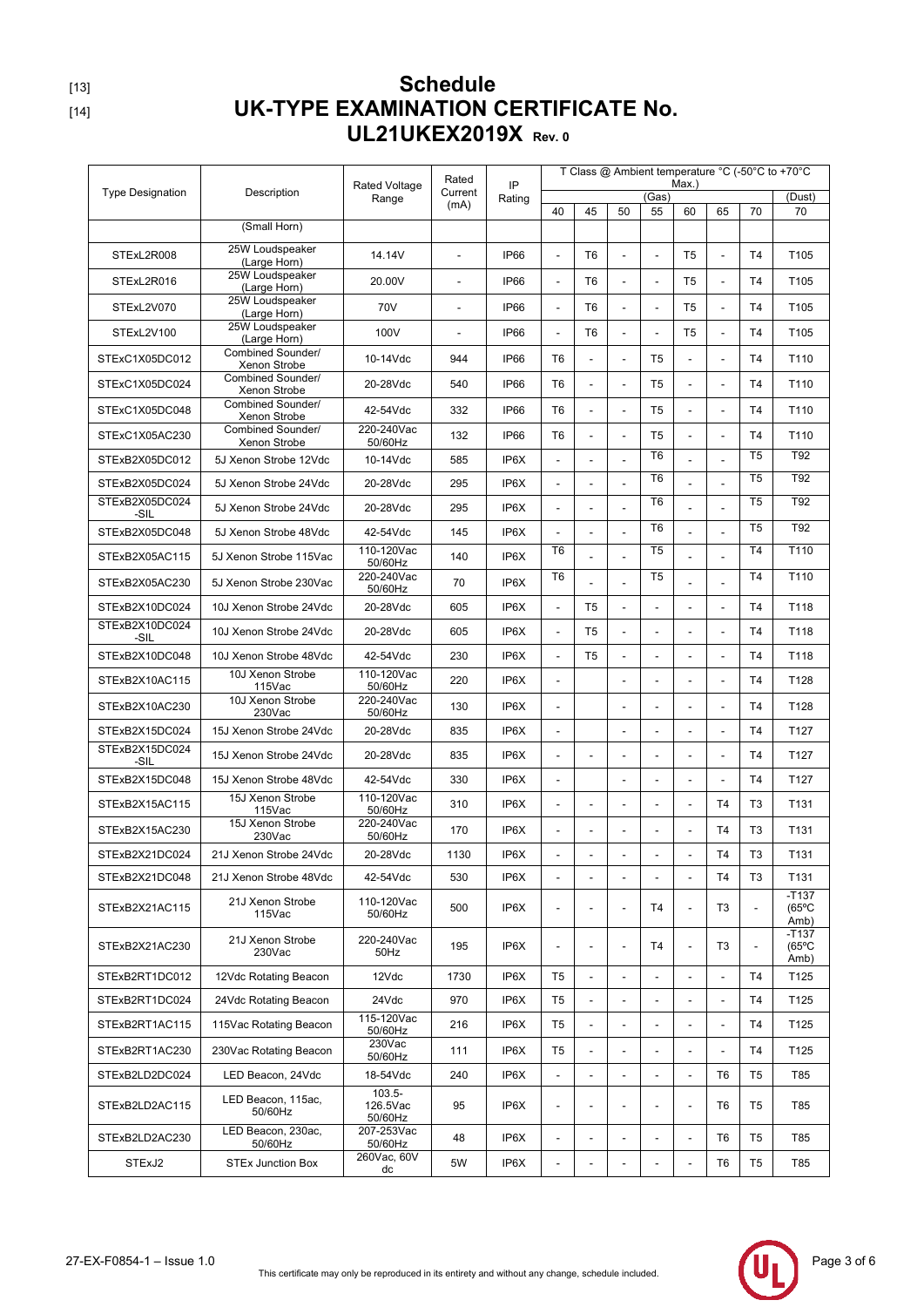### Routine tests

Each STExC1 enclosure shall be subjected to a routine overpressure test of at least that stated on scheduled drawing D199-00- 601-SC Revision F for at least 10 s, as required by clause 16.1 of EN 60079-1: 2014. There shall be no sign of damage, deformation or rupture that will invalidate the concept of protection.

Each STExB2 enclosure shall be subjected to a routine overpressure test of at least that stated on scheduled drawings D199-00- 201-SC Revision E and D199-00-401-SC Revision B for at least 10 s, as required by clause 16.1 of EN 60079-1: 2014. There shall be no sign of damage, deformation or rupture that will invalidate the concept of protection.

Each STExB2RT1 enclosure shall be subjected to a routine overpressure test of at least that stated on scheduled drawings D199- 00-201-SC Revision E for at least 10 s, as required by clause 16.1 of EN 60079-1: 2014. There shall be no sign of damage, deformation or rupture that will invalidate the concept of protection.

STExL1, STExL2, STExS1, STExS2 and STExJ2 enclosures are exempt from routine overpressure testing, since they comply with the overpressure test equal to four time reference pressure in accordance with clause 16.2 of EN 60079-1: 2014.

[16] Test Report No. (Associated with this Certificate issue): DK/ULD/ExTR16.0017/02

## [17] Specific conditions of use:

- Parts of the enclosure are non-conducting and may generate an ignition-capable level of electrostatic charges under certain extreme conditions. The user should ensure that the equipment is not installed in a location where it may be subjected to external conditions (such as high-pressure steam) which might cause a build-up of electrostatic charges on non-conducting surfaces. Additionally, cleaning of the equipment should be done only with a damp cloth.
- All entries must be fitted with a suitable seal at the interface with enclosure.
- Repair of the flamepaths is not permitted.

## [18] Essential Health and Safety Requirements (Regulations Schedule 1)

The Essential Health and Safety Requirements (EHSRs) covered by the standards listed at item 9. In addition to the Essential Health and Safety Requirements (EHSRs) covered by the standards listed at item 9, the following are considered relevant to this product, and conformity is demonstrated in the report:

| Clause | Subiect                               |
|--------|---------------------------------------|
| -13    | Protection against other hazards      |
| -21    | Hazards arising from external effects |

### Additional information

The STExL1R008, STExL1R016, STExL1V070, STExL1V100, STExL2R008, STExL2R016, STExL2V070, STExL2V100, STExS1DC024, STExS1AC230, STExS2DC024, STExS2AC230, STExC1X05DC012, STExC1X05DC024, STExC1X05DC048 and STExC1X05AC230 have in addition passed the tests for Ingress Protection to IP 66 in accordance with EN60529:1991+A1:2000+A2:2013.

The trademark  $\overline{P2S}$  will be used as the company identifier on the marking label.

The manufacturer shall inform the approved body concerning all modifications to the technical documentation as described in Part 2, Chapter 6 of UKSI 2016 no. 1107

## [19] Drawings and Documents

| Title:                                                         | Drawing No.:                   | Rev. Level: | Date:      |
|----------------------------------------------------------------|--------------------------------|-------------|------------|
| STExS1 & S2 Sounder                                            | D199-00-001-SC (2 pages)       | F           | 2016-05-19 |
| STEx L1 & L2 Loudspeaker Circuit Diagram                       | D <sub>199</sub> -45-151-CD-SC | A           | 2015-02-16 |
| Circuit Diagram/Block Diagram STExS1 & S2<br><b>DC Sounder</b> | D <sub>199</sub> -26-001-CD-SC | C           | 2016-06-14 |
| Circuit Diagram/Block Diagram STExS1 & S2<br><b>AC Sounder</b> | D <sub>199</sub> -38-001-CD-SC | B           | 2015-08-20 |
| STExL1 & L2 Ex 'd' Loudspeaker product label                   | D <sub>199</sub> -99-051-SC    | C           | 2021-05-21 |
| *STExS1&S2 Ex 'd' Sounder and Loudspeaker<br>product label.    | D <sub>199</sub> -99-001-SC    | D           | 2021-05-21 |
| Pressed Wire Element 56% Free Volume                           | D <sub>199</sub> -67-001-SC    | A           | 2015-05-28 |
| STExL1, STExL2 User Instructions                               | D <sub>199</sub> -00-051-IS-SC | C           | 2021-05-21 |

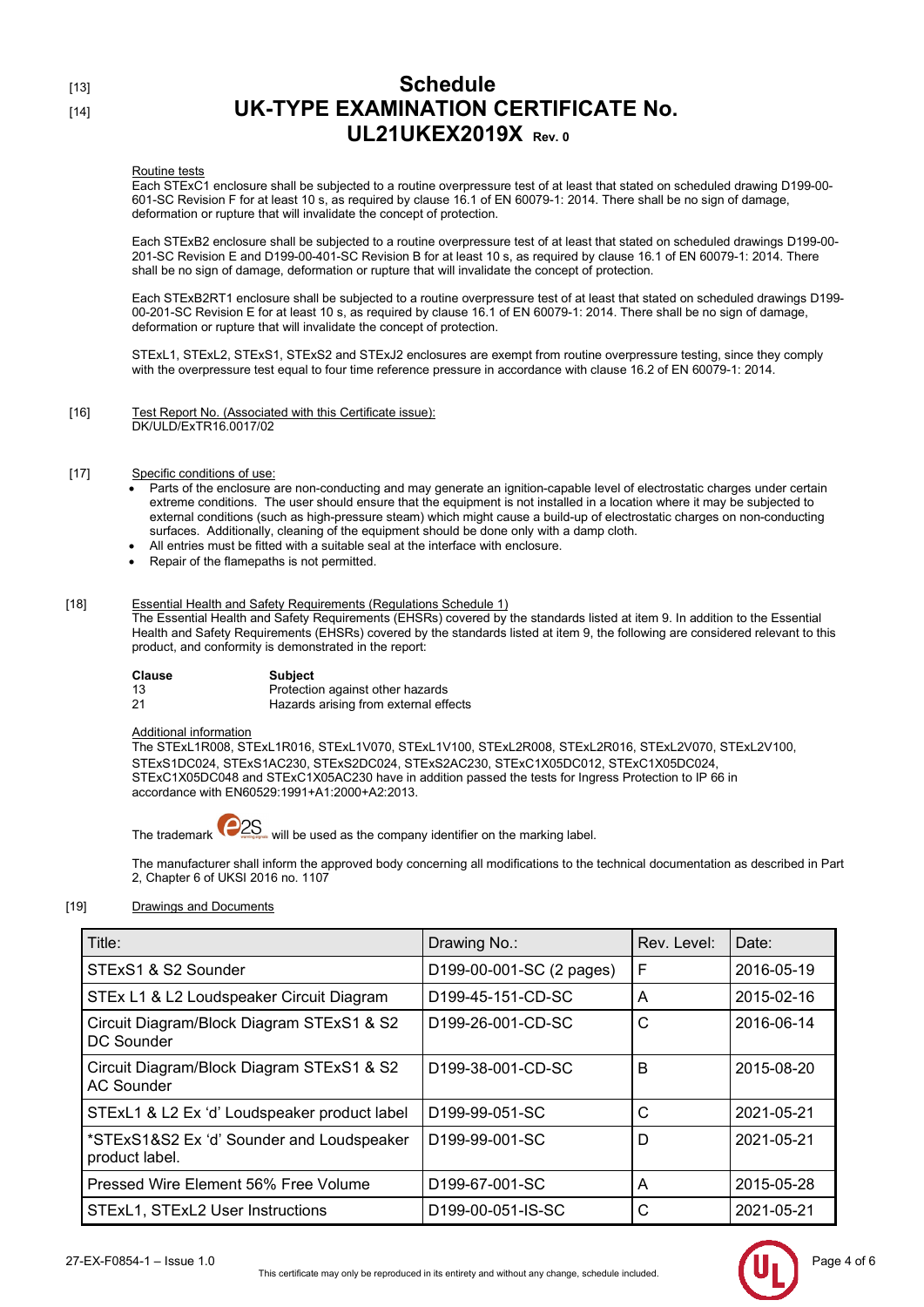| Title:                                                                     | Drawing No.:             | Rev. Level:    | Date:      |
|----------------------------------------------------------------------------|--------------------------|----------------|------------|
| STExS1, STExS2 User Instructions                                           | D199-00-001-IS-SC        | C              | 2021-05-21 |
| STEx B2 Beacon                                                             | D199-00-201-SC (2 pages) | F              | 2020-10-09 |
| Circuit/Block Diagram STEx B2 RT1 Rotating<br>DC/AC Beacon                 | D199-25-301-CD-SC        | A              | 2015-02-05 |
| *D1xB2X05, 10 & 15 DC Xenon Beacon                                         | D212-25-205-CD-SC        | A              | 2018-02-06 |
| *D1xB2X 115, 230 Vac 5J, 10J & 15J Xenon<br>Beacon                         | D212-36-205-CD-SC        | $\mathsf{C}$   | 2018-10-03 |
| *D1xB2XH2 21J 24VDC UL1971                                                 | D212-26-251-CD-SC        | $\mathsf{C}$   | 2018-02-05 |
| *D1xB2X21 AC 115, 230 VAC 21J XENON<br><b>BEACON</b>                       | D212-36-221-CD-SC        | B              | 2018-10-04 |
| STExB2RT1 Ex 'd' Rotating Beacon Product<br>Label                          | D199-99-301-SC           | D              | 2021-05-21 |
| STExB2 Ex 'd' Large Xenon Beacon Product<br>Label                          | D199-99-201-SC           | E              | 2021-05-14 |
| <b>STExRT1 User Instructions</b>                                           | D199-00-301-IS-SC        | C              | 2021-05-21 |
| Instruction Manual STExB2X Xenon Beacons<br>for use in Hazardous Locations | D199-00-201-IS-SC        | C              | 2021-05-14 |
| STEx B2 LED Beacon                                                         | D199-00-401-SC           | B              | 2016-05-19 |
| Circuit/Block Diagram STEx B2 LD2 LED<br>Beacon                            | D199-00-401-CD-SC        | Α              | 2016-01-20 |
| STExB2 Ex 'd' LED Beacon Product Label                                     | D199-99-401-SC           | $\mathsf{C}$   | 2021-05-21 |
| <b>STExLD2 User Instructions</b>                                           | D199-00-401-IS-SC        | B              | 2021-05-21 |
| <b>STExC1 Combined Sounder/ Beacon</b>                                     | D199-00-601-SC (2 pages) | F              | 2016-05-19 |
| Circuit/ Block Diagram STExC105 DC<br>Sounder/Beacon                       | D199-25-601-CD-SC        | B              | 2016-06-14 |
| Circuit/ Block Diagram STExC105 AC<br>Sounder/Beacon                       | D199-36-601-CD-SC        | B              | 2016-06-14 |
| STExC1 Ex 'd' Combined Sounder and Beacon<br>Product Label.                | D199-99-601-SC           | D              | 2021-05-21 |
| STExC1X05 User Instructions                                                | D199-00-601-IS-SC        | C              | 2021-05-21 |
| <b>STEx J2 Junction Box</b>                                                | D199-00-501-SC           | D              | 2016-05-19 |
| STEx J2 Ex 'd' Junction Box Product Label                                  | D199-99-501-SC           | D              | 2021-05-21 |
| <b>STExJ2 User Instructions</b>                                            | D199-00-501-IS-SC        | $\mathsf{C}$   | 2021-05-21 |
| Dow Corning Q3-6611 Silicon heat cure<br>adhesive                          | 11-1758                  |                | 2009-10-19 |
| Huntsman Araldite 2014-1 two part epoxy                                    | Araldite® 2014-1         | $\blacksquare$ | May 2013   |
| Instruction Manual STExB2 Xenon Beacons for<br>use in Hazardous Locations  | D199-00-201-IS-SC-UK     | Α              | 2021-05-21 |
| STExB2 Ex 'd' Large Xenon Beacon Product<br>Label UKCA                     | D199-99-201-SC-UK        | A              | 2021-05-21 |
| STEx S1 and S2 Ex d Sounder Product Label<br><b>UKCA</b>                   | D199-99-001-SC-UK        | Α              | 2021-06-28 |